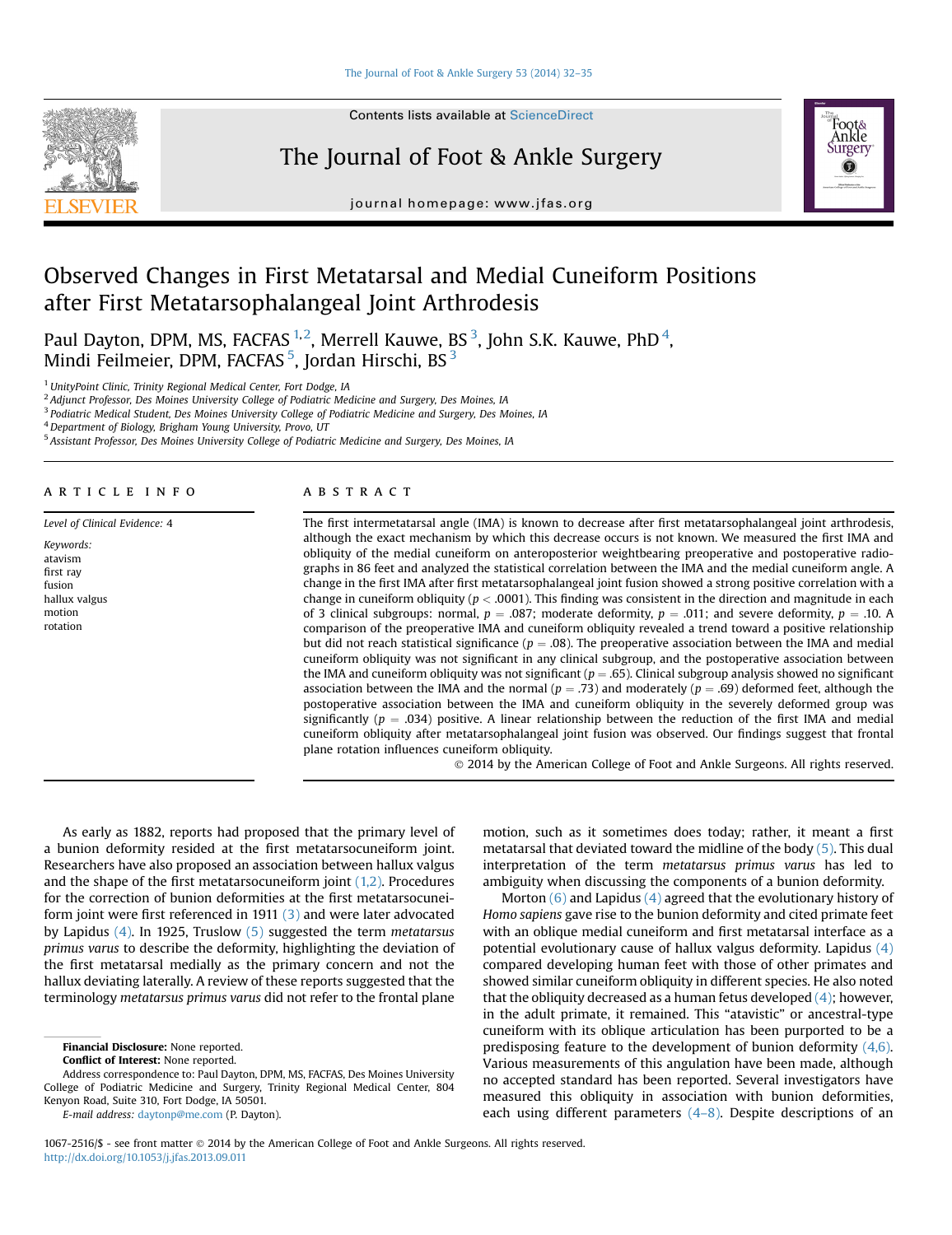association between an oblique or atavistic cuneiform and a bunion deformity, we have no proof of the exact role that medial cuneiform obliquity plays in the cause or development of the deformity.

The term hallux valgus has also been used to describe the bunion deformity. This terminology was first introduced by Carl Hueter in 1870  $(9)$  and was used to describe a deformity in which the hallux had moved away from the midline of the body. This term is widely used today in describing a bunion deformity and its use implies that the primary deformity resides at the metatarsophalangeal joint (MTPJ). Despite its widespread use and implied understanding, the term hallux valgus fails to fully characterize the 3 planar components of a bunion. Munuera et al [\(10\)](#page-3-0) found that an abducted hallux preceded an increase in the intermetatarsal angle (1-2 IMA), leading to the conclusion that hallux valgus precedes a medially deviated first metatarsal. Snijders et al  $(11)$  used a biomechanical study to measure the force vectors and noted that the motions produced while walking caused the hallux to deviate laterally. They concluded that this force increased the 1-2 IMA. Thus, the hallux valgus caused deviation of the first metatarsal. This relationship was reinforced by reports that showed a reduction in the 1-2 IMA after first MTPJ fusion  $(12-14)$  $(12-14)$ . Although not often discussed, frontal plane rotation has also been thought to be a component of hallux abducto valgus and metatarsus primus adductus and has been shown to be a part of the pathologic development of bunion deformities [\(15](#page-3-0)–17). Additionally, rotation has been shown to have an influence on the radiographic appearance of medial cuneiform obliquity [\(7\).](#page-3-0) Furthermore, valgus metatarsal rotation has been shown to be an element in the correction of a bunion deformity [\(18\).](#page-3-0)

Thus, it is clear that a variety of terms and concepts have been used to describe the bunion deformity but that no consensus has been reached regarding the etiology and progression of the deformity. The aim of the present investigation was to quantify the medial cuneiform obliquity before and after first MTPJ fusion. We hypothesized that if the oblique cuneiform were a predisposing factor in the development of a bunion deformity, its atavistic appearance would remain constant as the first IMA decreased after first MTPJ fusion owing to the forces of the hallux acting on the nonrigid first ray. These forces are relieved by MTPJ release and realignment, such that spontaneous frontal plane derotation of the first ray occurs, along with a reduction of the first

IMA, thereby altering the radiographic appearance of the obliquity of the cuneiform.

#### Patients and Methods

A nonconsecutive sample of radiographic records that included only those patients who had undergone first MTPJ fusion for correction of pathologic features of the first ray were retrieved from the database of the senior author's (P.D.) practice. The radiographs pertained to patients who had undergone first MTPJ fusion between June 2008 and June 2012 and were identified by searching the electronic records for procedure code 28750. These radiographs were reviewed, and the final cases for inclusion were selected only by the completeness of the radiographic records and evidence of isolated first MTPJ fusion. No clinical selection criteria such as patient health, preoperative complaint, surgical indications, or operative outcome were considered. The Des Moines University institutional review board approved the records review. The senior author (P.D.) performed the measurements for the first IMA and the medial cuneiform angle. Measurement of the first IMA was consistent with that described by Gerbert [\(19\).](#page-3-0) The obliquity of the first tarsometatarsal joint (TMTJ) was assessed using 3 lines: line A, formed by taking the most proximal medial point of the medial cuneiform and drawing a line connecting it with the most distal medial point of the medial cuneiform; line B, formed by drawing a line connecting the medial and lateral points at which the cuneiform articulates with the first metatarsal, which serves as the first arm of the angle measuring the obliquity of the first cuneiform; and line C, formed by drawing a line perpendicular to line A, serving as the second arm of the angle (Fig. 1).

The full data set was analyzed using linear regression to evaluate the relationship between (1) the preoperative first IMA and preoperative cuneiform obliquity, (2) the postoperative IMA and postoperative cuneiform obliquity, and (3) the preoperative to postoperative change in the IMA and cuneiform obliquity. The data were then stratified into 3 groups of preoperative IMA values according to the following radiographic definitions: normal, represented by an IMA of  $0^{\circ}$  to  $10^{\circ}$ ; moderate, represented by an IMA of greater than 10° to 15°; and severe, represented by an IMA of greater than 15°. These strata were selected because they represented clinically significant differences in the hallux valgus deformity. The stratified data were then analyzed using linear regression as described to investigate the differences in these relationships among clinically relevant preoperative IMA classes. The statistical analyses were performed by J.S.K.K. using IBM SPSS Statistics for Windows, Version 19.0, data analysis software (IBM, Armonk, NY), and statistical significance was defined at the 5% ( $p \le .05$ ) level.

# Results

Of the 107 potentially eligible sets of radiographs, 86 met our inclusion criteria and were included in the analyses. The mean values and standard deviations for the measurements in our 86 samples are presented in the [Table](#page-2-0). The change in the IMA showed a strong



Fig. 1. Metatarsophalangeal joint fusion. Preoperative and postoperative views. (A) Preoperative and postoperative anteroposterior radiograph of foot with hallux valgus and metatarsus primus varus. (B) Preoperative and postoperative anteroposterior radiographs with lines drawn for measurement of cuneiform obliquity. Line A connects the most proximal medial and most distal medial points of the medial cuneiform. Line B connects the lateral and medial points of the first metatarsal medial cuneiform articulation. Line C is perpendicular to Line A. The angle measured is between Lines A and C.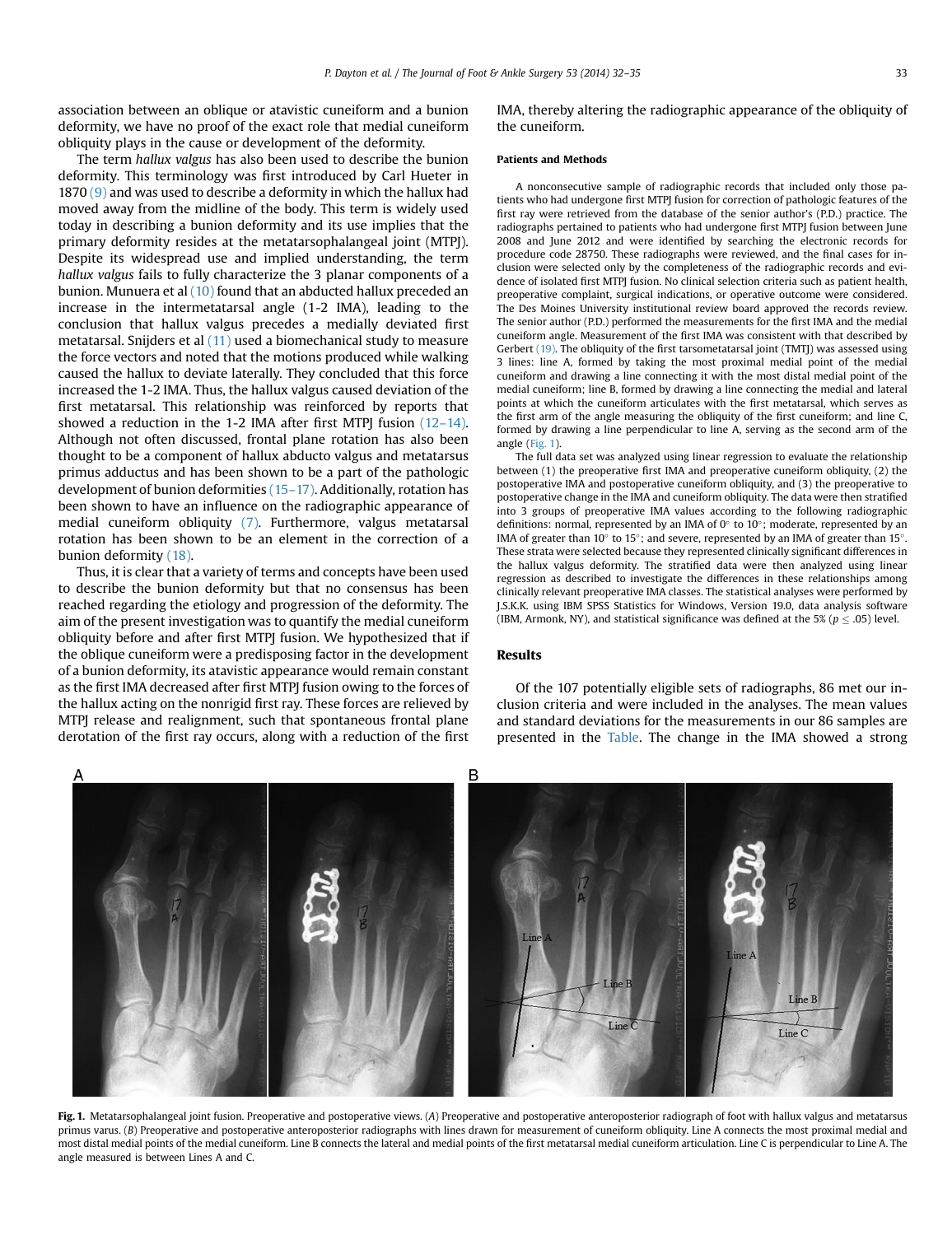<span id="page-2-0"></span>Table

| юш |                        |
|----|------------------------|
|    | Sample characteristics |

|                    | Radiographs (n) | IMA $(°)$      |               |                | $MCA(^{\circ})$ |                |                |
|--------------------|-----------------|----------------|---------------|----------------|-----------------|----------------|----------------|
|                    |                 | Preoperative   | Postoperative | Change         | Preoperative    | Postoperative  | Change         |
| Normal             | 26              | $8.9 \pm 1.5$  | $7.2 \pm 2.1$ | $-1.7 \pm 2.0$ | $21.3 + 6.3$    | $20.0 \pm 4.4$ | $-1.3 \pm 5.2$ |
| Moderate deformity | 32              | $12.9 \pm 1.5$ | $8.8 \pm 2.6$ | $-4.2 \pm 2.5$ | $24.3 \pm 5.8$  | $16.7 \pm 5.6$ | $-5.8 \pm 4.3$ |
| Severe deformity   | 28              | $17.8 \pm 2.3$ | $11.1 + 2.8$  | $-6.6 + 2.6$   | $23.1 + 6.5$    | $16.9 \pm 5.7$ | $-6.5 \pm 4.8$ |
| All                | 86              | $13.3 + 3.9$   | $9.1 \pm 2.9$ | $-4.2 + 3.1$   | $22.3 \pm 6.6$  | $17.8 \pm 5.5$ | $-4.7 \pm 5.2$ |

Abbreviations: IMA, intermetatarsal angle; MCA, obliquity of medial cuneiform.

Data presented as mean  $\pm$  standard deviation.

Normal, preoperative IMA of 0° to 10°; moderately deformed, preoperative IMA >10° to 15°; severely deformed, preoperative IMA >15°.

positive association with the change in cuneiform obliquity  $(p < .0001;$  Fig. 2). The associated change was consistent in direction and magnitude in each of the clinical subgroups (normal,  $p = .087$ ; moderate deformity,  $p = .011$ ; and severe deformity,  $p = .10$ ). A comparison of the relationship preoperative IMA and preoperative cuneiform obliquity but did not reach statistical significance ( $p = .08$ ; Fig. 3). The preoperative IMA and preoperative cuneiform obliquity association was not significant in any of the clinical subgroups. We failed to detect a statistically significant association between the postoperative IMA and postoperative cuneiform obliquity ( $p = .65$ ). An analysis of the clinical subgroups of the first IMA also showed no statistically significant association in the normal or moderately deformed groups (normal,  $p = .73$ , moderate  $p = .69$ ). However, a significant positive relationship was seen between the postoperative IMA and postoperative cuneiform obliquity in the severely deformed group ( $p = .034$ ).

## **Discussion**

In the present series, a decrease in the 1-2 IMA and a concomitant decrease in the observed obliquity of the medial cuneiform was noted after first MTPJ arthrodesis (Table). These changes were linear and statistically significant ( $p < .001$ ). As such, the correlation between the reduction of the first IMA and the reduction of cuneiform obliquity was not likely a chance association. If first MTPJ fusion induces proximal radiographic changes at the metatarsocuneiform joint, this would indicate that motion of the metatarsal and medial cuneiform occurs because of the fusion. We believe it is likely that frontal plane rotation of the metatarsal and cuneiform occurs spontaneously after first MTPJ fusion, in conjunction with the transverse plane (IMA 1-2)



Fig. 2. Linear regression of change in intermetatarsal angle (IMA) versus change in obliquity of the medial cuneiform (MCA).

reduction that is normally expected. Thus, release of the deforming forces induced by the laterally deviated hallux pushing the first metatarsal medially seems to allow spontaneous movement of the first ray in both the transverse and frontal planes. There could also be sagittal plane motion; however, we had no reference for measurement of this in our study.

That these proximal radiographic changes occur after a distal procedure raises the question of whether the "atavistic" cuneiform is an anatomic deformity of the medial cuneiform or a radiographic observation based on position. Because no surgical manipulation of the joints proximal to the first MTPJ was undertaken in the patients we analyzed radiographically, the changes we observed do not appear to have resulted from the intrinsic shape of the cuneiform but, instead, appeared to have resulted from positional differences in the relative projection of the anteroposterior radiographs. As noted, we believe the changes in cuneiform obliquity and changes in the first IMA are best explained by spontaneous transverse and frontal plane rotation of the first ray, which occurs after the distal deforming forces have been relieved (and the first MTPJ fused). It has been shown that movement of the first ray occurs in all 3 cardinal planes of the foot, including the frontal plane, and this rotation affects the radiographic appearance of hallux abducto valgus deformities. The effect of positional changes in the first ray on the perceived atavism of the cuneiform was noted in 2002 when Sanicola et al [\(7\)](#page-3-0) found that dorsiflexion, plantarflexion, inversion, and eversion of the first ray all changed the apparent obliquity. Ebisui [\(15\)](#page-3-0) noted correlation of metatarsal frontal plane rotation and the radiographic appearance of feet with hallux valgus and stated that this rotation might be an important part of the pathomechanics of a bunion deformity. Although conflicting reports exist regarding the direction of motion of



Fig. 3. Linear regression of the preoperative intermetatarsal angle (IMA) and preoperative obliquity of the medial cuneiform (MCA).